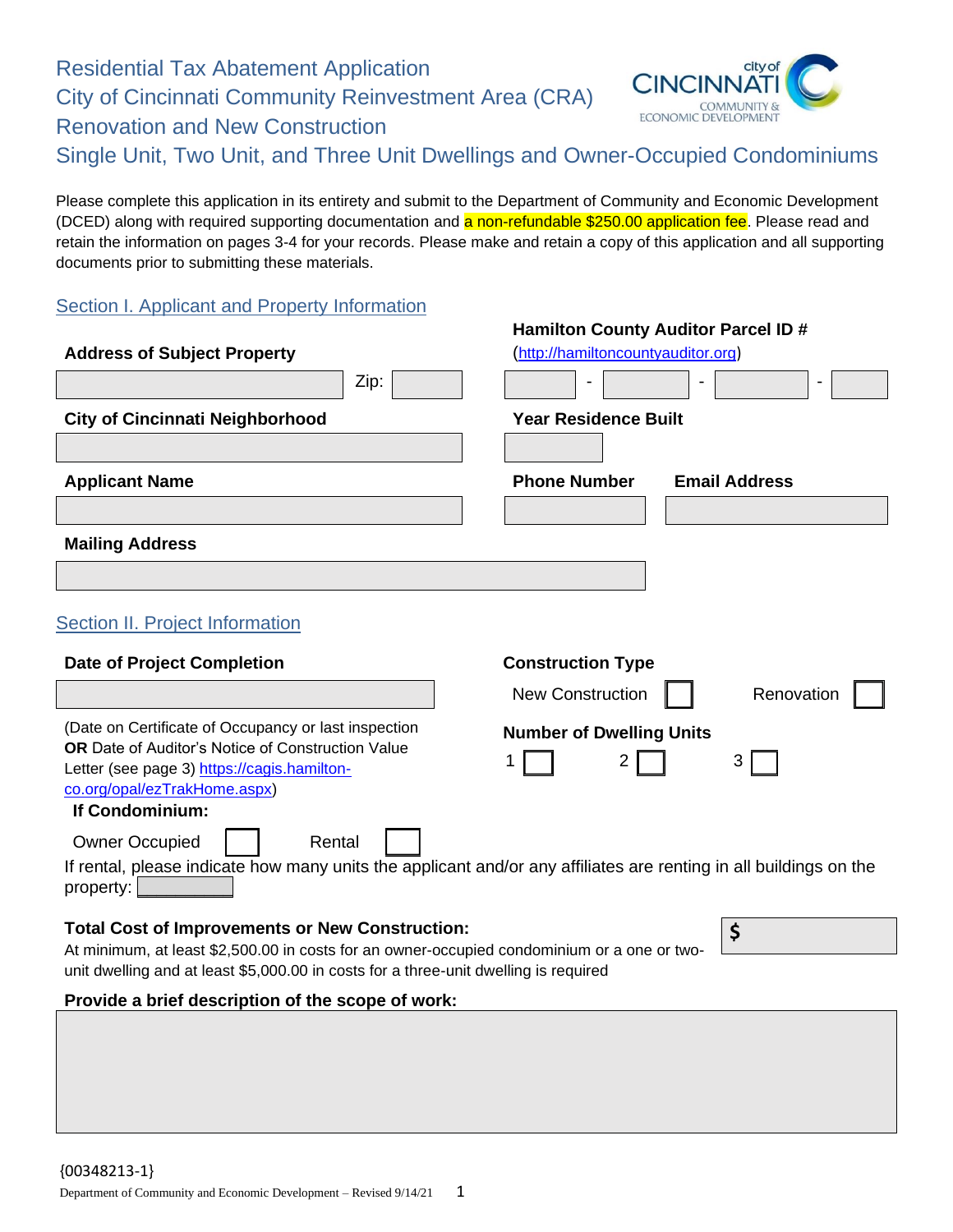| Please indicate if the project is certified to meet the City of Cincinnati                                                                                                  | Yes                                                                                                           |
|-----------------------------------------------------------------------------------------------------------------------------------------------------------------------------|---------------------------------------------------------------------------------------------------------------|
| Visitability Standards as certified by the Dept. of Buildings & Inspections:                                                                                                | No.                                                                                                           |
| Please indicate if the project will be submitting a before and after Home Energy                                                                                            | Yes                                                                                                           |
| Rating System (HERS) Index Score (see pages 3 & 4): (http://www.hersindex.com/)                                                                                             | No.                                                                                                           |
| Please Indicate if the project met Leadership in Energy and<br>Environmental Design (LEED) levels as defined by the U.S.<br><b>Green Buildings Council: (www.usgbc.org)</b> | Not LEED Certified<br><b>LEED Gold</b><br><b>LEED Certified</b><br><b>LEED Platinum</b><br><b>LEED Silver</b> |
| Please Indicate if the project met Living Building<br>Challenge (LBC) levels as defined by the International<br>Living Future Institute: (http://living-future.org/lbc)     | Not LBC Qualified<br><b>LBC Full</b><br>LBC Net Zero<br><b>LBC Petal</b><br>(requires Energy Petal)           |

## Section III. Required Attachments and Certification

Please provide the following required attachments along with the application. Applications will not be reviewed until all required attachments are submitted.

| $\Box$ Yes $\Box$ No                   | \$250 Application Fee. Make check, money order, or cashier's check payable to "City of<br>Cincinnati." Please include the property address on the memo line. Cash and credit cards are not<br>accepted. A \$30 fee will be levied on checks that are returned for insufficient funds. The<br>application will not be accepted until proper application fee is received. The application<br>fee is non-refundable.                                                                                                                                                                                                                                                                                                                                                                                                                                                       |
|----------------------------------------|-------------------------------------------------------------------------------------------------------------------------------------------------------------------------------------------------------------------------------------------------------------------------------------------------------------------------------------------------------------------------------------------------------------------------------------------------------------------------------------------------------------------------------------------------------------------------------------------------------------------------------------------------------------------------------------------------------------------------------------------------------------------------------------------------------------------------------------------------------------------------|
| $\square$ Yes $\square$ No             | Documentation to verify the completion of renovation/construction OR Auditor's Assessment:<br>For renovation, provide evidence that all permits related to the improvements have been<br>closed. Applicants can submit a screenshot from http://cagis.hamilton-<br>co.org/opal/ezTrakhome.aspx showing all permits as closed or submit documentation<br>issued from Dept. of Buildings & Inspections.<br>For new construction, provide a copy of the final Certificate of Occupancy (CO) OR a<br>copy of the County Auditor Notice of Value Assessment ** If submitting the Notice of<br>Assessment, the applicant must still submit a copy of the CO upon project<br>completion (see page 3)**<br>Please call the Dept. of Buildings and Inspection at (513) 352-3271 to obtain the closed<br>$\bullet$<br>permits (513) 352-3267 for information regarding the CO     |
| $\Box$ Yes $\Box$ No<br>$\Box$ Pending | Certificates/Documentation for projects certified LEED, HERS, LBC, and/or Visitable. If<br>certification is pending, it is the applicant's responsibility to submit documentation upon receipt in<br>order to receive the appropriate abatement term. This application should be submitted while such<br>documentation is pending if otherwise complete.                                                                                                                                                                                                                                                                                                                                                                                                                                                                                                                |
| $\square$ Yes $\square$ No             | Include documentation to support the cost of improvements. Documentation must be submitted in<br>one of three acceptable formats:<br>A notarized list identifying the general categories of the work completed, the date the work<br>1.<br>was completed, and each category's expense. A labor cost for your own work can also<br>be included, OR<br>The final, notarized affidavit of the draw payments of the construction contract. Please<br>2.<br>ensure that the affidavit includes a description of the work completed, OR<br>3.<br>A settlement statement, plus an affidavit, if a renovation project, to document the<br>construction costs incurred.<br>**If submitting an application after an auditor's assessment, but prior to project completion, the<br>applicant must submit updated, final cost documentation with their CO upon project completion** |

*I declare under the penalties of falsification that this application, including all enclosed documents and statements, has been examined by me, and to the best of my knowledge and belief is true, correct, and complete.*

Signature of Applicant Date Controller and Date Date Date Date Date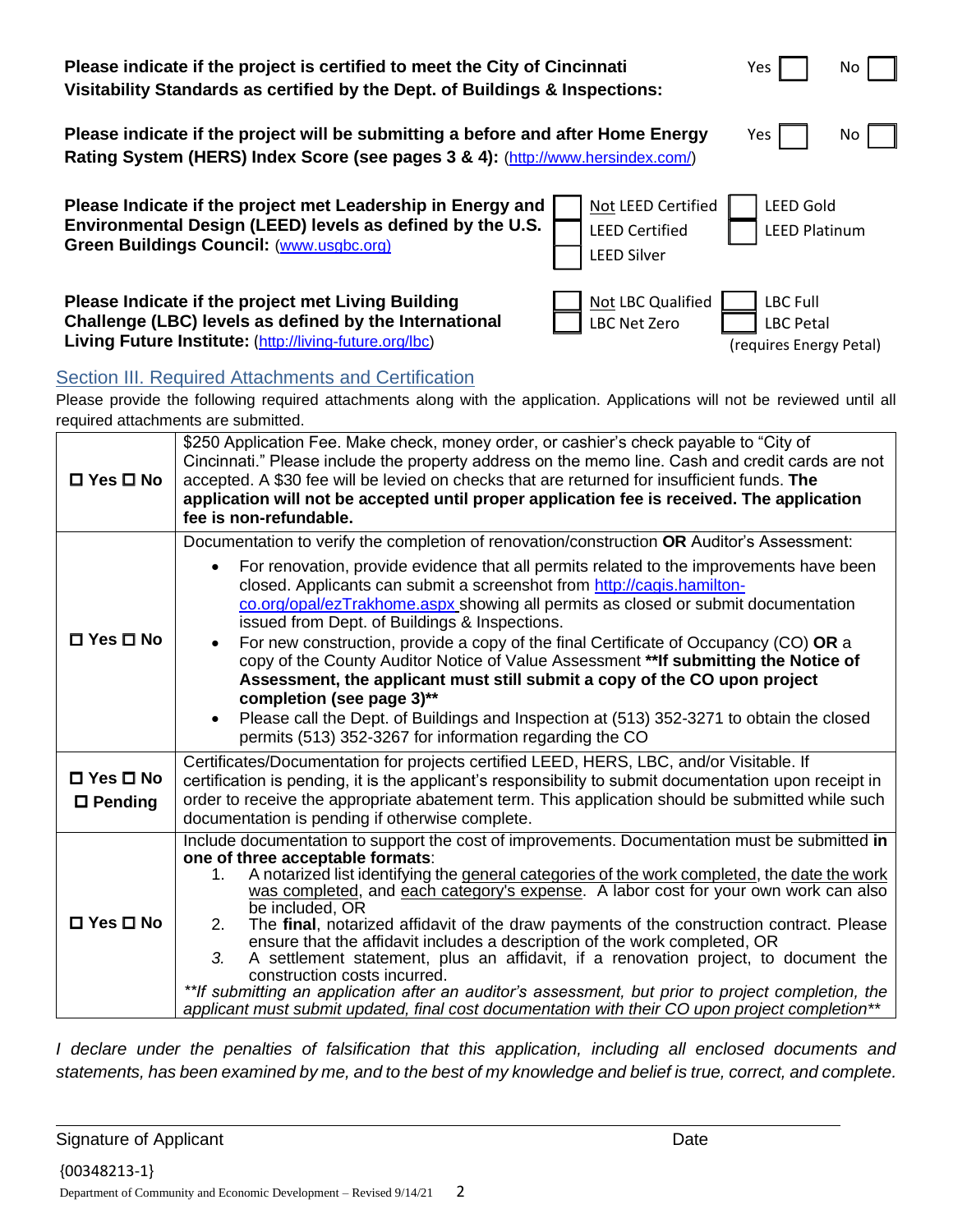## **Send Application and Fee to:**

City of Cincinnati Department of Community and Economic Development Residential Tax Abatement Program 805 Central Avenue, Suite 700 Cincinnati, Ohio 45202

### PROPERTY TAX ABATEMENT INFORMATION

#### *Please read the information on pages 3-5 carefully and retain for your records:*

1. The City of Cincinnati Department of Community and Economic Development Community Reinvestment Area (CRA) Tax Abatement Program stimulates revitalization, retains residents, and attracts new homeowners. The program provides a benefit for residents who improve their homes and encourages home shoppers to buy in the City of Cincinnati.

2. Any remodel or new construction of an owner-occupied condominium or one, two, or three dwelling unit residential structure within the City of Cincinnati may be eligible. Rented condominiums are eligible if the owner and/or any affiliates own no more than three units on the property. The abatement is for 100% of the improvements to the property's *increased taxable value*, up to the maximum abatement value listed in the table at the end of this document. Taxes on the land itself or to unrelated previous improvements to the property are not included in the abatement. **It should be noted that some types of remodeling do not increase taxable value.** For example, roofing, vinyl siding, windows, gutters and painting, may improve the condition of the house but may not increase the taxable value of the property.

3. For homes or units that will soon be or have recently been sold, the seller or buyer may apply if all eligibility requirements are met. The contact information included in the application should reflect whichever party can best answer questions about the application.

4. **Applications should be submitted as soon as possible after project completion to ensure that the abatement is maximized. Applications may be submitted as soon as the project is complete OR the Hamilton County Auditor sends a notice of new assessed value related to the project, whichever is earlier. It is important to submit the application as soon as the project is eligible, because the eligibility period for tax abatement begins as the value of the improvements is added, either by partial or full assessment. However, the abatement is not applied to the property until the tax year corresponding to the calendar year that an application has been submitted (i.e.: Abatement on Tax Year 2020 if an application is submitted in 2020). Late applications WILL result in lost abatement years, as residential abatements do not relate back to prior tax years. New Construction applications submitted with the auditor's letter—but before the project is complete—will be timestamped and held, but not processed until the applicant receives and submits a copy of the Certificate of Occupancy and final cost supporting documentation.** 

5. **Please allow eight weeks for the City of Cincinnati to respond to your application.** If an application is found to be incomplete or doesn't qualify, you will be contacted using the information provided on your application. Once a complete application has been reviewed and approved, a letter is sent to the Hamilton County Auditor and the applicant recommending an abatement term. If you have not heard from the City within eight weeks of having submitted your application, it is your responsibility to follow up and check the status of your application. After the Auditor receives your application, any further follow-up shall be made with that office. The Hamilton County Auditor can be contacted at (513) 946-4000.

6. The Hamilton County Auditor's Office determines the abatement amount based on the type of the improvements as well as when the abatement period begins. A letter will be received from the Auditor's Office after the Auditor's appraisal has been completed**. The valuation determination could take from several months up to two years as taxes are one year in arrears and the Auditor will hold the application until the affected tax period.**

7. Longer abatement terms and/or higher maximum abatements may be available for properties that meet Leadership in Energy and Environmental Design (LEED) standards, properties that meet City of Cincinnati Visitability Standards, or properties that meet Living Building Challenge (LBC) standards. Additional information regarding obtaining LEED certification may be found on the U.S. Green Building Council website: [www.usgbc.org.](http://www.usgbc.org/) Additional information regarding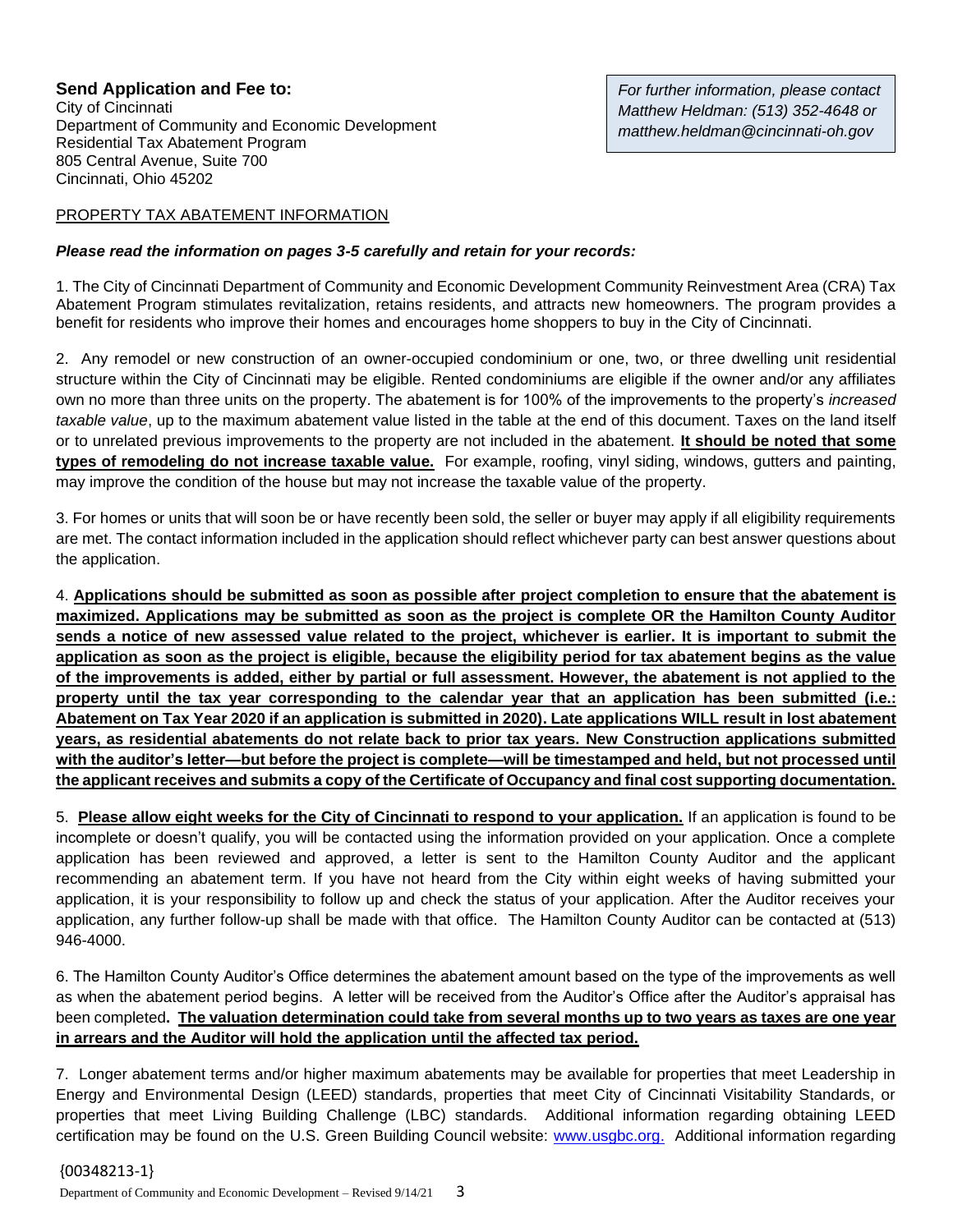City of Cincinnati Visitability Standards can be found here: [https://city-egov2.cincinnati](https://city-egov2.cincinnati-oh.gov/Webtop/ws/council/public/child/Blob/39679.pdf?rpp=-10&w=doc_no%3D%27201400378%27&m=3)[oh.gov/Webtop/ws/council/public/child/Blob/39679.pdf?rpp=-10&w=doc\\_no%3D%27201400378%27&m=3.](https://city-egov2.cincinnati-oh.gov/Webtop/ws/council/public/child/Blob/39679.pdf?rpp=-10&w=doc_no%3D%27201400378%27&m=3) "Visitability" means a very basic level of accessibility that enables persons with mobility impairments to visit friends, relatives, and neighbors in their homes as certified by the City of Cincinnati Department of Buildings and Inspections. Additional information regarding obtaining LBC certification may be found on the International Living Future Institute's website: [http://living-future.org/lbc.](http://living-future.org/lbc)

8. To qualify for the increased LEED or LBC benefits, the LEED or LBC certificate MUST be included with your application. **However, as there may be a lag time between a property receiving the LEED or LBC certificate and the time a project is eligible to submit an application, an application may be submitted without a LEED or LBC certificate.** A copy of the LEED or LBC certificate may be submitted later, once awarded, and at that point the abatement will be revised for the longer term and higher capped value. LEED or LBC certificate must be submitted before the initial abatement term expires in order for the additional incentive to be granted. To qualify for the increased Visitability benefits, Visitability status must be listed on the CO under Special Conditions.

9. For a remodeled housing unit to be Home Energy Rating System (HERS) Qualified, an applicant must have a certified Home Energy Rater conduct an initial home energy rating before construction. If the initial HERS score is equal to or above 85, the applicant must reduce the structure's index score to at most 70. If the initial HERS score is below 85, the applicant must reduce the structure's index score by at least 20%. A subsequent home energy rating must show either of these improvements. Documentation for both the initial and subsequent scores must be submitted with the application. **However, as there may be a lag time between a property receiving a final HERS score and finishing construction or renovation, an application may be submitted once the CO is obtained or permits are closed without a final HERS score.** The final HERS score may be submitted later and at that point the abatement will be revised for the longer term and higher capped value. The final HERS score must be submitted before the initial abatement term expires in order for the additional incentive to be granted.

10. An increase or decrease in taxes during the abatement period may result when voted changes in tax rates, statemandated reappraisals, or updates reflecting neighborhood trends are adopted.

11. If credit is claimed in the abatement application for work that was performed without the required building permits, it will be the owners' responsibility to obtain the required permits retroactively prior to filing for the abatement. If a residential dwelling was purchased after a renovation was performed and there is no permit history to document the renovation, at minimum, a Certificate of Inspection will be required.

12. Applications are subject to an exterior inspection prior to approval. If building code violations are observed, the application will be denied until the deficiencies are addressed. **Denied applications will have twelve (12) months from notification to address code violations before being required to reapply with a new application fee.** Properties with current abatements will have their tax abatement revoked if violations are placed against the property and not resolved. Properties with current abatements that are delinquent on taxes may also have the abatement revoked.

12. Any person denied tax abatement by the Housing Officer may appeal in writing to the Board of Housing Appeals (BHA), which shall have the right to overrule any decision of a Housing Officer. Appeals from a decision of the BHA may be taken to the Court of Common Pleas.

13. City Council may rescind the ordinance granting tax abatements at its discretion.

14. Ordinance No. 276-2017 passed by City Council on September 27, 2017, and effective as of October 23, 2017, outlines the maximum market improvements values and terms for various conditions included in remodeled and newly constructed housing units. See the chart below for these various maximum market improvement values and terms. All eligible projects will receive a 100% abatement on the improved building value, subject to the maximums below. City Council reserves the right to revise this ordinance at its discretion.